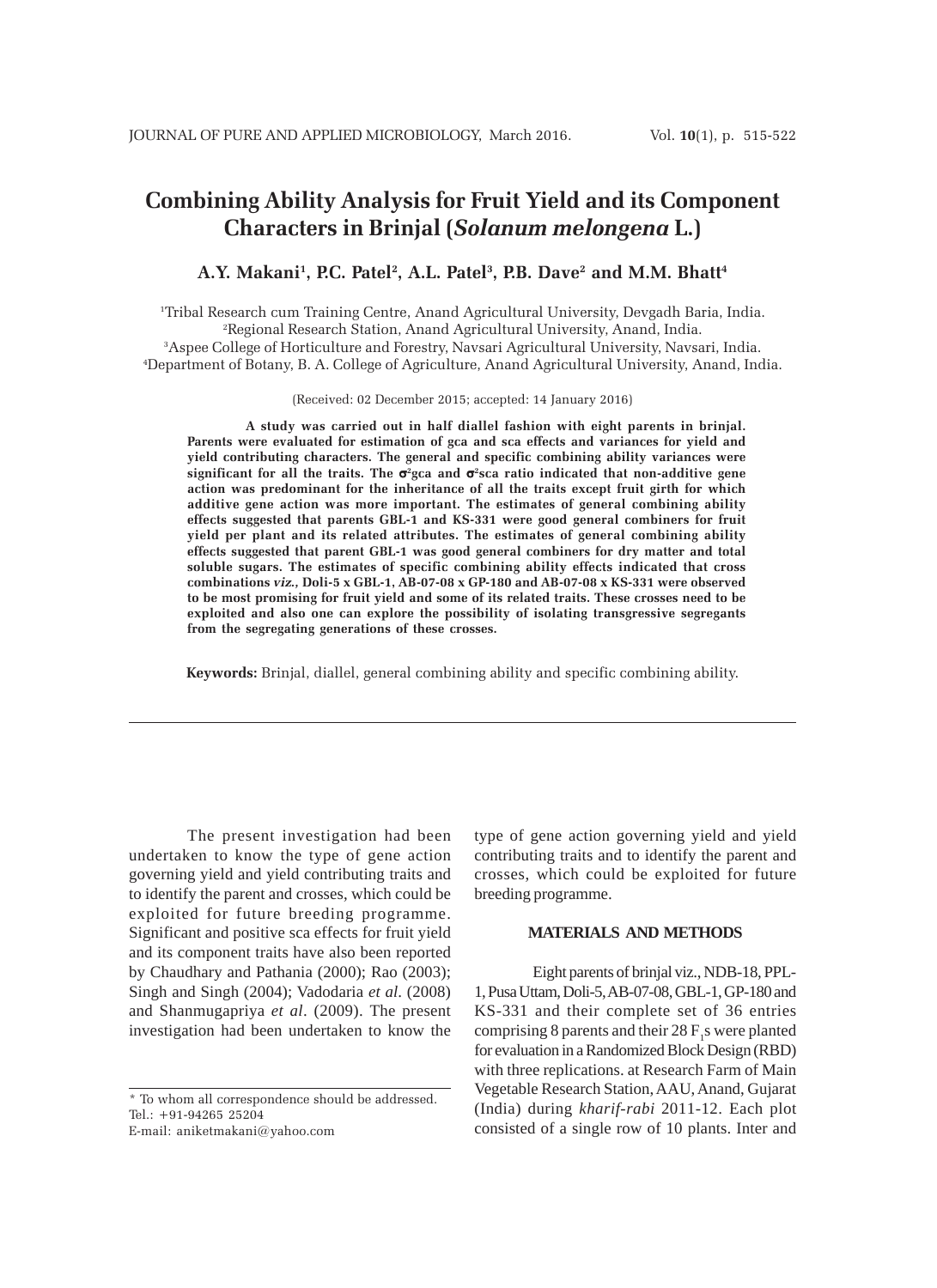intra row spacing was kept 90 and 60 cm, respectively. The observations were recorded on five randomly selected plants from each treatment and replication for twelve characters *viz*; days to 50% flowering, days to first picking, fruit length, fruit girth, average fruit weight, number of fruits per plant, plant height, fruit yield per plant, fruit volume, dry matter, total phenol and total soluble sugar (TSS). The general and specific combining ability effects of the parents were assessed by diallel analysis. To understand the real picture of genetic architecture of the hybrids and their parents, the data obtained for parents and hybrids were analyzed by Model-I, Method-II proposed by Griffing (1956).

# **RESULTS AND DISCUSSION**

The analysis of variance for combining ability indicated that the mean squares due to general combining ability and specific combining ability were significant (Table 1). The variance due to sca was higher than that of due to gca for all the characters indicating the predominant role of nonadditive gene action except for fruit girth for which additive gene effect was more important. This is in agreement with the studies of Chaudhary and Pathania (2000), Chaudhary and Malhotra (2000), Rao (2003), Singh and Singh (2004), Vadodaria *et al*. (2008), Shanmugapriya *et al*. (2009).

The presence of predominantly large amount of non-additive gene action observed for various yield attributing characters would necessitate the maintenance of heterozygosity in the population. Breeding methods such as biparental mating followed by reciprocal recurrent selection may increase frequency of genetic recombination and hasten the rate of genetic improvement (Hanson, 1960).

The predominance of non-additive gene action for fruit yield per plant as observed in present study has already been reported by many researchers, *viz.,* Chaudhary and Pathania (2000), Chaudhary and Malhotra (2000), Rao (2003), Singh and Singh (2004), Vadodaria *et al*. (2008), Shanmugapriya *et al*. (2009).

The importance of non-additive genetic variance in the inheritance of days to 50% flowering was also reported by Chaudhary and Pathania (2000), Baig and Patil (2002), Vadodaria *et al*. (2005)

and Shanmugapriya *et al*. (2009). The preponderance of non-additive gene effects was also reported for days to first picking (Sawant *et al*., 1991; Chaudhary and Pathania, 2000 and Patel, 2003), fruit length (Chaudhary and Pathania, 2000; Rao, 2003 and Shanmugapriya *et al*. 2009), average fruit weight (Kaur,1998; Rao, 2003 and Shanmugapriya *et al*. 2009), number of fruits per plant (Kaur,1998; Chaudhary and Pathania, 2000; Rao, 2003; Vadodaria *et al*., 2005), plant height (Chaudhary and Pathania, 2000; Patel, 2003; Singh and Singh, 2004 and Shanmugapriya *et al*. 2009) and yield per plant (Chaudhary and Pathania, 2000; Rao, 2003; Singh and Singh, 2004; Vadodaria *et al*. 2008; Shanmugapriya *et al*. 2009). While additive genetic variance in the inheritance of fruit girth was reported by (Das and Barua, 2001; Singh and Singh, 2004; Aswani and Khandelwal 2005 and Bisht *et al*., 2006).

Nature and magnitude of combining ability effects help in identifying superior parents and their utilization in further breeding programme. Looking to the estimates of gca effect for different characters, an overall appraisal of gca effects revealed that the genotype GBL-1 was found to be a good general combiner for all the yield attributing characters except average fruit weight, plant height and total phenols. The parent KS-331 was a good general combiner for days to flowering, days to first picking, fruit girth, average fruit weight, number of fruits per plant, fruit yield per plant and fruit volume. Therefore, above parents can be considered as a good source of favourable genes for increasing fruit yield along with other yield attributes. It is evident from these results that high gca effects for fruit yield per plant in the varieties GBL-1 and KS-331 were mainly due to important yield contributing characters mentioned above (Table 2). Therefore, it would be worthwhile to use the above parental lines (GBL-1 and KS-331) in the hybridization programme for improvement of brinjal.

For quality components, parents GBL-1 and Doli-5 were found to be good general combiners for dry matter and total soluble sugars. AB-07-08 was found to be a good general combiner for dry matter and total phenols. The estimates of gca effects further revealed that the parental lines showing high gca effects for fruit yield also exhibited high to average gca effects for one or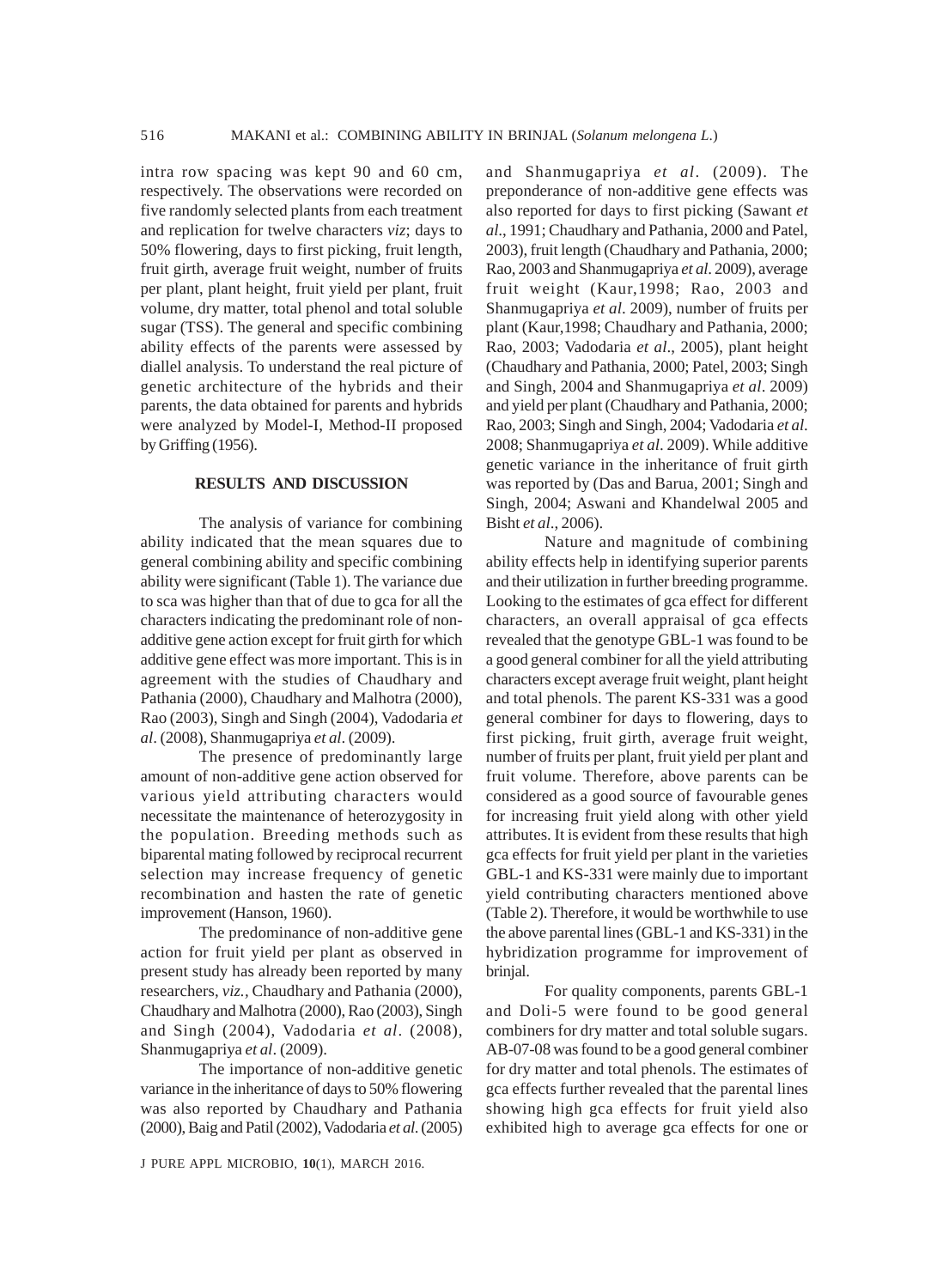|                                                                                                                                                            |                                                                                                         |         |                                                                                      |                                                                                                                                                                |                                                                                                                          |                                                                                                        |                                                                                           |                                                                                                       |                                                                                                         | Table 1. Analysis of variance for combining ability of different characters in brinjal                     |                                                                                                               |                                                                                                           |                                                                                                            |                                           |
|------------------------------------------------------------------------------------------------------------------------------------------------------------|---------------------------------------------------------------------------------------------------------|---------|--------------------------------------------------------------------------------------|----------------------------------------------------------------------------------------------------------------------------------------------------------------|--------------------------------------------------------------------------------------------------------------------------|--------------------------------------------------------------------------------------------------------|-------------------------------------------------------------------------------------------|-------------------------------------------------------------------------------------------------------|---------------------------------------------------------------------------------------------------------|------------------------------------------------------------------------------------------------------------|---------------------------------------------------------------------------------------------------------------|-----------------------------------------------------------------------------------------------------------|------------------------------------------------------------------------------------------------------------|-------------------------------------------|
| variation<br>Sources                                                                                                                                       | flowering<br>50%<br>d.f.                                                                                | Days to | Days to<br>picking<br>first                                                          | length<br>Fruit<br>$\text{cm}$                                                                                                                                 | Fruit<br>$\frac{1}{2}$ in $\frac{1}{2}$                                                                                  | weight (g)<br>Average<br>fruit                                                                         | of fruits<br>Number<br>plant<br>per                                                       | Plant<br>height<br>$\rm \, (cm)$                                                                      | per plant<br>Fruit<br>yield<br>(kg)                                                                     | volume<br>Fruit<br>$\odot$                                                                                 | (mg/100 mg)<br>matter<br>Dry                                                                                  |                                                                                                           | (mg/100 mg)<br>phenols<br>Total                                                                            | (mg/100 mg)<br>soluble<br>sugars<br>Total |
| <sup>2</sup> gca/s <sup>2</sup> sca<br>$\begin{array}{lcl} \text{GCA} \\ \text{SCA} \\ \text{Error} \\ s^2\text{gca} \\ s^3\text{sca} \end{array}$         | 19.36**<br>15.32**<br>$\frac{148}{7.20}$<br>50.41<br>50.14<br>1.79<br>13.84<br>0.13<br>28<br>$\sqrt{2}$ |         | $82.98**$<br>61.40**<br>$\begin{array}{c} 10.99 \\ 0.57 \\ 1.25 \\ 0.46 \end{array}$ | $6.08**$<br>$1.60**$<br>0.35<br>0.95<br>$0.83\,$<br>1.14                                                                                                       | 9.62**<br>$0.98**$<br>$\begin{array}{c} 0.15 \\ 287.71 \\ 373.87 \\ 0.77 \end{array}$                                    | 2887.77**<br>384.58**<br>$\begin{array}{c} 10.71 \\ 74.02 \\ 340.76 \\ 0.22 \end{array}$               | 364.33**<br>764.05**<br>23.82<br>32.33<br>51.5<br>0.63                                    | 328.46**<br>56.69**<br>5.1845<br>0.77<br>0.45                                                         | 14369.03<br>$\frac{0.082}{3009.84}$<br>$1.77***$<br>7.76**<br>0.21                                      | 31503.81**<br>15774.44**<br>$1405.41$<br>$0.048$<br>$0.214$<br>$0.23$                                      | $0.016$<br>$0.000084$<br>$0.50***$<br>$0.23***$                                                               |                                                                                                           | $0.00087**$<br>$0.0010**$<br>0.000035<br>0.00048<br>0.0074<br>0.065                                        | $0.0075**$<br>0.000096<br>$0.0049**$      |
| *,** significant at 5% and 1% levels, respectively.                                                                                                        |                                                                                                         |         |                                                                                      |                                                                                                                                                                |                                                                                                                          |                                                                                                        |                                                                                           |                                                                                                       |                                                                                                         | Table 2. Estimates of general combining ability (gca) effects of parents for various characters in brinjal |                                                                                                               |                                                                                                           |                                                                                                            |                                           |
| Parents                                                                                                                                                    | Days to<br>flowering<br>50%                                                                             |         | Days to<br>picking<br>first                                                          | $\begin{array}{c} \text{length} \\ \text{(cm)} \end{array}$<br>Fruit                                                                                           | Fruit<br>$\frac{1}{2}$ infl                                                                                              | Average<br>weight<br>$\operatorname{fruit}$<br>$\circledS$                                             | per plant<br>of fruits<br>Number                                                          | $\begin{array}{c} \mathrm{height} \\ (\mathrm{cm}) \end{array}$<br>Plant                              | plant (kg)<br>Fruit<br>yield<br>per                                                                     | volume<br>Fruit<br>$\circ$                                                                                 | (mg/100)<br>matter<br>$\rm{Dry}$<br>mg)                                                                       | phenols<br>(mg/100)<br>Total<br>mg)                                                                       | $\left(\mathrm{mg}/100\,\mathrm{mg}\right)$<br>soluble<br>sugars<br>Total                                  |                                           |
| Pusa Uttam<br>Doli-5<br>AB-07-08<br><b>NDB-18</b><br>$GP-180$<br>$\begin{array}{l} \tt KS-331 \\ \tt S. \tt E. \pm \end{array}$<br>$\mbox{GBL-1}$<br>PPL-1 | $0.46$<br>$0.22$<br>$-0.21$<br>$-0.21$<br>$-0.51**$<br>$-1.24**$<br>$-1.24**$<br>$0.52$<br>$0.89*$      |         | 0.18<br>1.84<br>1.88<br>1.34<br>5.03**<br>3.08**<br>3.66**                           | $\begin{array}{c} 0.30 \\ 0.62^{**} \\ -0.61^{**} \\ -0.67^{**} \\ 0.76^{**} \\ 1.11^{**} \\ -0.62^{**} \\ 0.76^{**} \\ 0.11^{**} \\ 0.02^{**} \\ \end{array}$ | 1.79**<br>$-1.00**$<br>$1.36***$<br>$0.74***$<br>$0.26*$<br>0.113<br>0.10<br>$\begin{array}{c} 0.14 \\ 0.18 \end{array}$ | $-20.21**$<br>$-14.69**$<br>$-6.16**$<br>$-0.21$<br>$-1.53$<br>$1.14$<br>$36.45***$<br>5.20**<br>0.968 | 16.68**<br>$-7.19**$<br>9.68**<br>$9.20**$<br>$3.99*$<br>1.685<br>$-2.26$<br>1.96<br>1.29 | $-5.50**$<br>$-5.36***$<br>$-6.05***$<br>4.30**<br>$-3.47**$<br>1.99**<br>$6.53**$<br>7.56**<br>0.674 | $-1.20**$<br>$-1.26**$<br>$0.37***$<br>$0.25**$<br>$1.04**$<br>$1.04**$<br>0.0844<br>$-0.16$<br>$-0.10$ | 29.97**<br>$-17.86**$<br>$18.68***$<br>0.765<br>38.36**<br>$-7.04**$<br>$-2.63**$<br>$-5.06**$<br>5.53**   | $-0.30**$<br>$-0.02***$<br>$0.14**$<br>$-0.18***$<br>0.0369<br>$-0.26**$<br>$0.26**$<br>$0.24***$<br>$0.12**$ | $-0.01**$<br>0.00175<br>$-0.01**$<br>$0.01**$<br>$0.01**$<br>$0.00\,$<br>$0.00\,$<br>$0.00\,$<br>$0.00\,$ | $-0.01**$<br>0.02 **<br>0.04 **<br>$-0.03**$<br>$-0.02**$<br>$0.0029$<br>$-0.01**$<br>$0.01**$<br>$0.00\,$ |                                           |

MAKANI et al.: COMBINING ABILITY IN BRINJAL (*Solanum melongena L*.) 517

J PURE APPL MICROBIO*,* **10**(1), MARCH 2016.

Range -2.61 to 1.96-5.12 to 3.08-0.89 to 1.11-1.79 to 1.36-20.21 to 36.45 -16.68 to 9.68-6.05 to 7.56-1.26 to 1.04-29.97 to 38.36 -0.30 to 0.26

Range 2.61 to 1.96-5.12 to 3.08-0.89 to 1.11-1.79 to 1.36-20.21 to 36.45 -16.68 to 9.68-6.05 to 7.56-1.26 to 1.04-29.97 to 38.36 -0.30 to 0.26<br>-0.01 to 0.01-0.03 to 0.04<br>\*\*\* significant at 5% and 1% levels, respectively.

-0.01 to 0.01-0.03 to 0.04

\*,\*\* significant at 5% and 1% levels, respectively.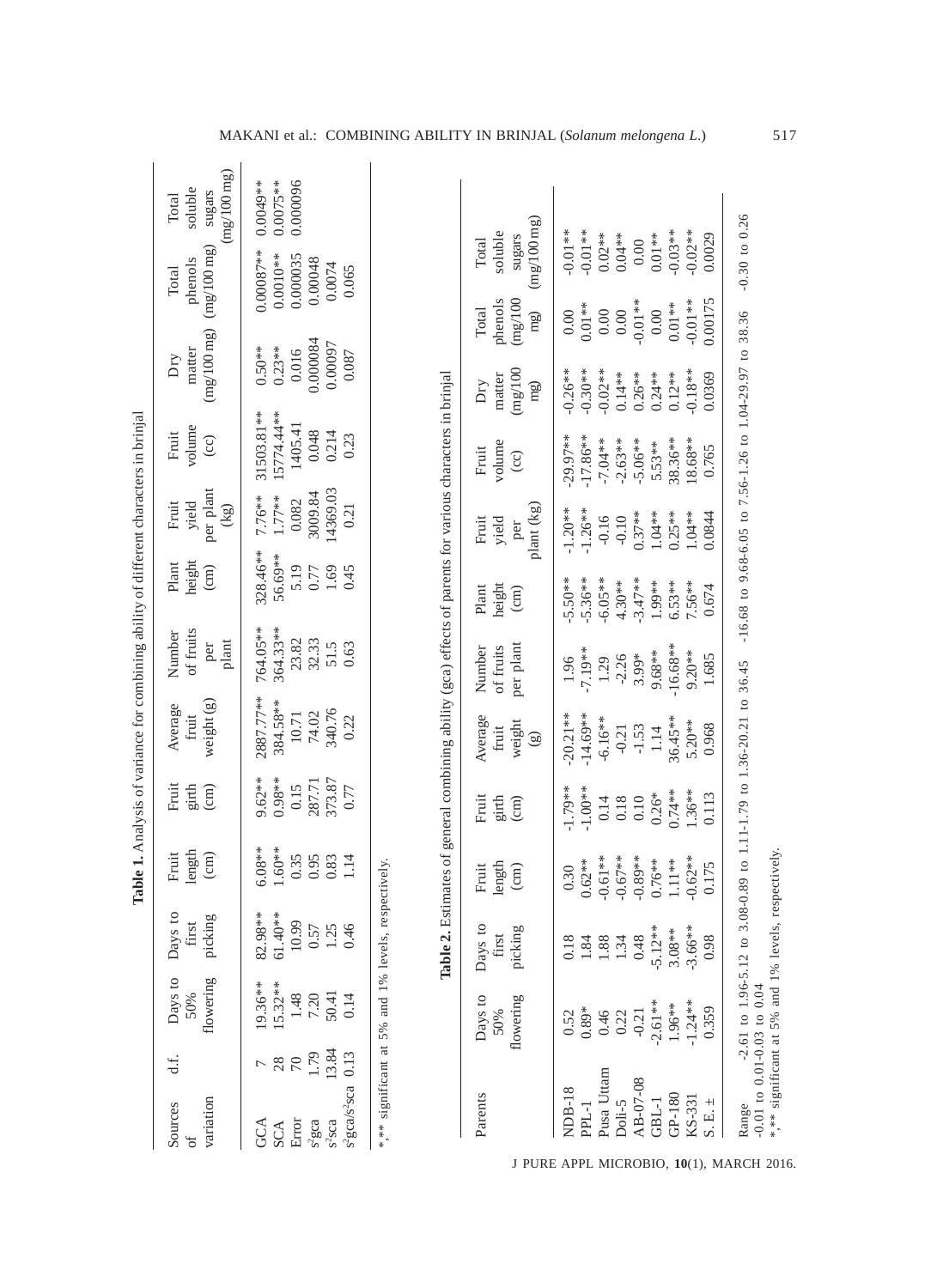other yield components (Table 2). These parents can be intensively used in the hybridization programme aimed at amelioration of fruit yield.

The estimates of specific combining ability effects revealed that as many as thirteen cross combinations exhibited significant and positive sca effects for fruit yield per plant (Table 3). The maximum significant positive sca effect was exhibited by hybrid Doli-5 x GBL-1 (1.97) followed by AB-07-08 x GP-180 (1.73) and AB-07-08 x KS-331 (1.55) and thus were good hybrid combinations, contributing towards higher fruit yield per plant. The cross combination Doli-5 x GBL-1 (Average x Good) had highest sca effects for fruit yield (1.97),

which also recorded significant sca effects in desired direction for days to flowering, number of fruits per plant, total phenols and total soluble sugars. The cross AB-07-08 x GP-180 (Good x Good) exhibited significant sca effects for fruit yield per plant and average fruit weight. The cross AB-07- 08 x KS-331 (Good x Good) manifested significant sca effects for number of fruits per plant and fruit yield per plant in desired direction.

The three best crosses selected each for sca effects, *per se* performance and heterobeltiosis for all the characters are presented in Table 4. The crosses viz., Doli-5 x GBL-1, AB-07-08 x GP-180 and AB-07-08 x KS-331 which recorded high and

**Table 3.** Estimates of specific combining ability (sca) effects of hybrids for various characters in brinjal

| Crosses                 | Days to<br>50%<br>flowering | Days to<br>first<br>picking | Fruit<br>length<br>(cm) | Fruit<br>girth<br>(cm) | Average<br>fruit<br>weight $(g)$ | Number of<br>fruits per<br>plant |
|-------------------------|-----------------------------|-----------------------------|-------------------------|------------------------|----------------------------------|----------------------------------|
| NDB-18 X PPL-1          | $7.46**$                    | 13.29**                     | $-0.25$                 | $1.76***$              | 1.01                             | $-1.39$                          |
| NDB-18 X Pusa Uttam     | $3.23**$                    | 4.59                        | $1.58**$                | 0.16                   | $10.88**$                        | $-12.62**$                       |
| NDB-18 X Doli-5         | 1.80                        | 3.12                        | 1.18*                   | 0.56                   | $-9.56**$                        | $20.02**$                        |
| NDB-18 X AB-07-08       | $-2.10$                     | $-2.01$                     | 0.79                    | $-1.01$                | $13.97**$                        | 8.22                             |
| NDB-18 X GBL-1          | $-0.70$                     | 3.26                        | 0.18                    | $-0.92*$               | $-10.44**$                       | $9.66*$                          |
| NDB-18 X GP-180         | $5.06**$                    | 2.72                        | $-3.64**$               | $-1.09**$              | $-49.29**$                       | $31.71**$                        |
| NDB-18 X KS-331         | $-1.07$                     | 1.12                        | $-0.91$                 | 0.14                   | $-9.03**$                        | 3.43                             |
| $PPL-1$<br>X Pusa Uttam | $-5.47**$                   | $-8.08**$                   | $-0.24$                 | $-0.32$                | 0.60                             | 18.86**                          |
| $PPL-1$<br>X Doli-5     | $-1.57$                     | $-4.88$                     | 0.89                    | $0.85*$                | 4.42                             | 16.27**                          |
| $PPL-1$<br>X AB-07-08   | $-3.47**$                   | $-3.68$                     | 0.00                    | 0.67                   | $-10.09**$                       | 15.10**                          |
| $PPL-1$<br>$X$ GBL-1    | 0.26                        | $-1.41$                     | 0.64                    | $-1.07**$              | $-7.40*$                         | $-24.06**$                       |
| X GP-180<br>$PPL-1$     | $-1.64$                     | $-8.94**$                   | $1.51**$                | $1.06**$               | $-22.23**$                       | 11.09*                           |
| $PPL-1$<br>X KS-331     | $2.23*$                     | $-0.21$                     | $-1.20*$                | $-0.74*$               | $-12.68**$                       | 4.50                             |
| Pusa Uttam X Doli-5     | $-1.14$                     | $-7.91**$                   | $-0.49$                 | 0.09                   | $-5.93*$                         | $-3.43$                          |
| Pusa Uttam X AB-07-08   | $-6.37**$                   | $-13.71**$                  | $-0.54$                 | $-0.50$                | $-6.99*$                         | 17.31**                          |
| Pusa Uttam X GBL-1      | 1.36                        | 1.22                        | $-1.38*$                | $-0.39$                | $6.05*$                          | $-1.13$                          |
| Pusa Uttam X GP-180     | $-0.54$                     | 0.02                        | 0.47                    | $1.05**$               | $-11.93**$                       | $-3.09$                          |
| Pusa Uttam X KS-331     | $2.33*$                     | 8.09**                      | 0.26                    | $-0.11$                | $-1.81$                          | 11.29*                           |
| Doli-5<br>XAB-07-08     | 1.53                        | 4.49                        | $-0.01$                 | 0.00                   | $-10.34**$                       | $-4.85$                          |
| Doli-5<br>$X$ GBL-1     | $-7.40**$                   | $-10.91**$                  | 0.05                    | $-0.40$                | 4.43                             | 22.12**                          |
| Doli-5<br>X GP-180      | 0.03                        | $-0.44$                     | 0.50                    | $-0.36$                | 28.63**                          | $-12.63**$                       |
| X KS-331<br>Doli-5      | $4.56**$                    | $11.29**$                   | $-0.41$                 | 0.24                   | $6.79*$                          | $-0.79$                          |
| AB-07-08<br>$X$ GBL-1   | $7.36**$                    | $17.29**$                   | $2.26**$                | 0.32                   | $6.08*$                          | $15.22**$                        |
| AB-07-08<br>X GP-180    | $-0.54$                     | 1.76                        | $-0.55$                 | $-0.83*$               | $15.77**$                        | $-0.01$                          |
| AB-07-08<br>X KS-331    | 1.66                        | $-0.18$                     | $-0.10$                 | 0.10                   | 3.62                             | $14.37**$                        |
| $GBL-1$<br>X GP-180     | 0.20                        | $-3.31$                     | 0.34                    | $-0.09$                | $-31.91**$                       | 26.11**                          |
| GBL-1<br>X KS-331       | $-4.60**$                   | $-5.91*$                    | $-0.51$                 | 0.47                   | 3.02                             | 10.88*                           |
| X KS-331<br>GP-180      | $-1.17$                     | $-4.11$                     | $3.08**$                | $2.72**$               | 47.36**                          | $-17.79**$                       |
| $S.E. \pm$              | 1.10                        | 3.00                        | 0.54                    | 0.35                   | 2.97                             | 4.43                             |
| Range                   | $-7.40$ to                  | $-13.71$ to                 | $-3.64$ to              | $-0.83$ to             | $-49.29$ to                      | $-24.06$ to                      |
|                         | 7.46                        | 17.29                       | 3.08                    | 2.72                   | 47.36                            | 31.71                            |

\*,\*\* Significant at 5 % and 1 % levels, respectively.

J PURE APPL MICROBIO*,* **10**(1), MARCH 2016.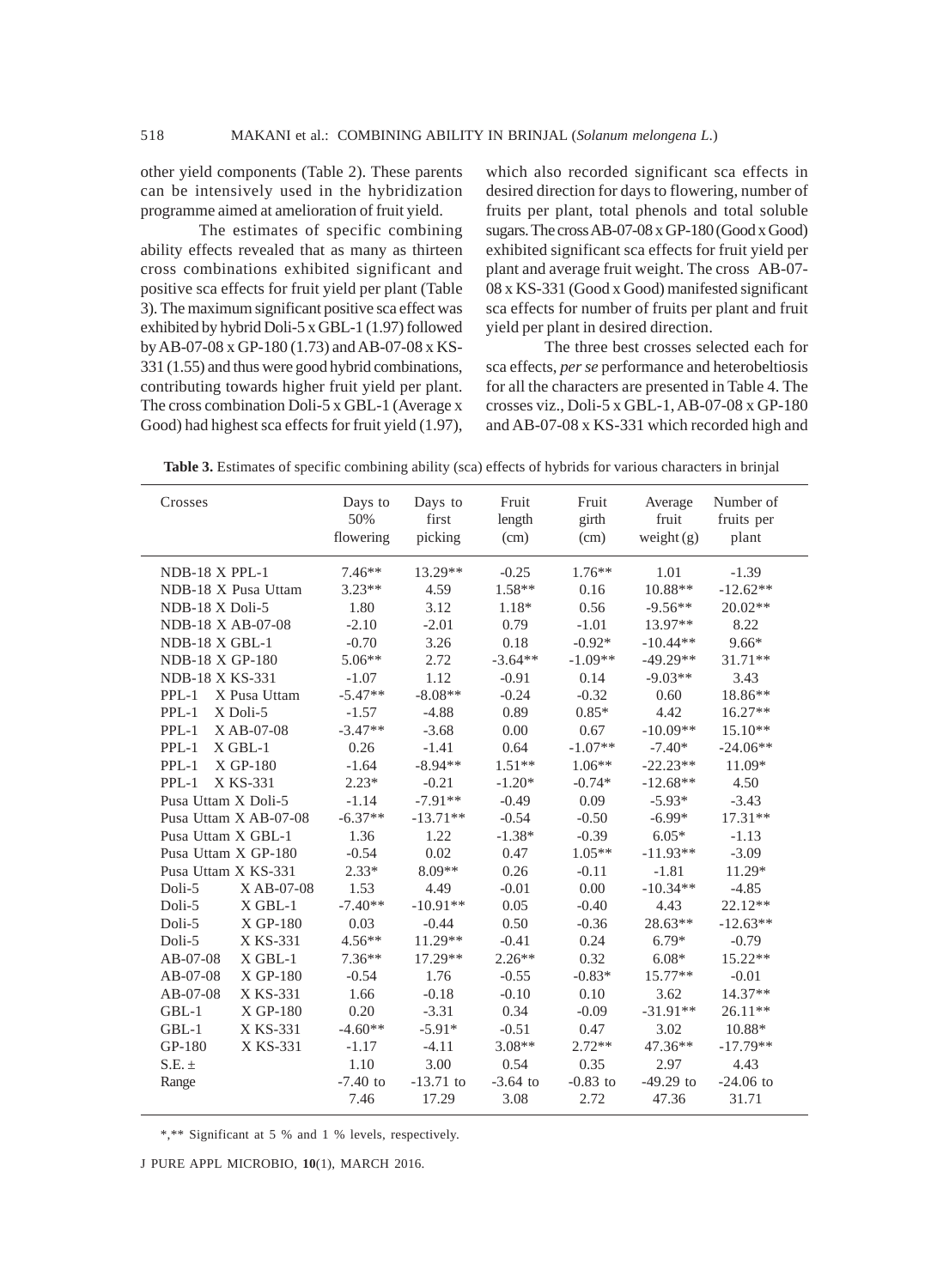significant sca effects for fruit yield, resulted from average x good, good x good and good x good general combiners, respectively.

If a cross combination exhibited high sca effects as well as *per se* performance having at least one parent as good general combiner for a particular trait, it is expected that such cross combinations would throw desirable transgressive segregants in later generations. Significant sca effects of those combinations involving good x good combiners showed the major role of additive type of gene effects, which is fixable. However, two good general combiners may not necessarily throw good segregants. Similarly, in the case of

superior crosses involving both the poor x poor general combiners, very little gain is expected from such crosses because high sca effects may dissipate with the progress towards homozygosity.

Perusal of the data in the Table 4 revealed that the crosses having higher estimates of sca had resulted from good x good, good x average, good x poor, average x poor and poor x poor general combiners. Better performance of hybrids involving average x poor general combiners indicated dominance x dominance (epistasis) type of gene action (Jinks, 1956). Such cross could be utilized in the production of high yielding homozygous lines (Darrah and Hallauer, 1972). In the present study,

Table 3. Continues..

| Crosses                    | Plant<br>height<br>(cm) | Fruit<br>yield per<br>plant<br>(kg) | Fruit<br>volume<br>(cc) | Dry<br>matter<br>(mg/100)<br>mg) | Total<br>phenols<br>(mg/100)<br>mg) | Total<br>soluble<br>sugars<br>$(mg/100$ mg) |
|----------------------------|-------------------------|-------------------------------------|-------------------------|----------------------------------|-------------------------------------|---------------------------------------------|
| $NDB-18$ X PPL-1           | $7.75**$                | 0.05                                | 12.66**                 | $-0.32**$                        | $-0.06**$                           | $0.07**$                                    |
| NDB-18 X Pusa Uttam        | 1.03                    | $-0.10$                             | 11.98**                 | $0.48**$                         | $-0.03**$                           | $0.08**$                                    |
| NDB-18 X Doli-5            | $-2.61$                 | 0.23                                | $-8.79**$               | $-0.08$                          | $0.03**$                            | $-0.04**$                                   |
| NDB-18 X AB-07-08          | $-1.74$                 | $1.43**$                            | 3.33                    | $-0.51**$                        | $0.02**$                            | $0.12**$                                    |
| $NDB-18$ X GBL-1           | 1.10                    | $-0.89**$                           | $-16.39**$              | 0.07                             | 0.01                                | $-0.08**$                                   |
| NDB-18 X GP-180            | $-5.01*$                | $-0.58*$                            | $-50.49**$              | $0.71**$                         | $-0.05**$                           | 0.02                                        |
| <b>NDB-18 X KS-331</b>     | $-2.03$                 | $-0.60*$                            | $-12.01**$              | $0.42**$                         | $0.05**$                            | 0.02                                        |
| X Pusa Uttam<br>$PPL-1$    | 2.23                    | $0.93**$                            | $-9.80**$               | $0.74**$                         | $-0.03**$                           | $0.11**$                                    |
| $PPI - 1$<br>$X$ Doli-5    | $-4.04$                 | $1.34**$                            | $16.02**$               | $-0.10$                          | $0.04**$                            | $0.07**$                                    |
| $PPL-1$<br>$X$ AB-07-08    | 0.24                    | $-0.27$                             | $10.15**$               | $-0.52**$                        | $-0.03**$                           | 0.00                                        |
| $X$ GBL-1<br>$PPL-1$       | $-6.53**$               | $-2.03**$                           | $-14.11**$              | $-0.18$                          | 0.00                                | $-0.11**$                                   |
| X GP-180<br>$PPL-1$        | 1.48                    | 0.38                                | $-21.90**$              | $-0.08$                          | 0.01                                | $-0.06**$                                   |
| X KS-331<br>$PPI - 1$      | $-13.23**$              | $-0.74**$                           | $-21.99**$              | 0.11                             | 0.01                                | $0.12**$                                    |
| Pusa Uttam X Doli-5        | $-3.48$                 | $-0.54*$                            | $-3.66$                 | $0.63**$                         | $-0.04**$                           | 0.02                                        |
| Pusa Uttam X AB-07-08      | 2.76                    | 0.31                                | $-17.13**$              | $-1.03**$                        | $0.02**$                            | $0.08**$                                    |
| Pusa Uttam X GBL-1         | $-7.65**$               | 0.21                                | $-12.25**$              | $-0.24*$                         | $-0.01$                             | $-0.08**$                                   |
| Pusa Uttam X GP-180        | $-6.05**$               | $-0.13$                             | $14.68**$               | $-0.03$                          | $-0.01$                             | $-0.03**$                                   |
| Pusa Uttam X KS-331        | $-2.56$                 | $0.58*$                             | 2.86                    | $0.34**$                         | $0.03**$                            | $0.08**$                                    |
| Doli-5<br>XAB-07-08        | $-6.32**$               | $-1.04**$                           | $7.12**$                | $-0.06$                          | $0.04**$                            | $-0.14**$                                   |
| $X$ GBL-1<br>Doli-5        | 4.83                    | $1.97**$                            | $8.74**$                | $-0.18$                          | $0.03**$                            | $0.09**$                                    |
| Doli-5<br>$XGP-180$        | 21.06**                 | $0.53*$                             | 0.71                    | $-0.07$                          | $0.03**$                            | $-0.01$                                     |
| X KS-331<br>Doli-5         | 2.48                    | $0.70**$                            | $-1.21$                 | $-0.97**$                        | $-0.04**$                           | $-0.09**$                                   |
| $X$ GBL-1<br>$AB-07-08$    | $9.32**$                | $1.48**$                            | 29.46**                 | 0.11                             | $-0.02**$                           | $0.08**$                                    |
| $AB - 07 - 08$<br>X GP-180 | $11.40**$               | $1.73**$                            | $-16.87**$              | $-0.03$                          | $-0.02**$                           | 0.00                                        |
| $AB - 07 - 08$<br>X KS-331 | 1.10                    | $1.55**$                            | $-6.62**$               | 0.17                             | $-0.02**$                           | $-0.04**$                                   |
| X GP-180<br>$GBL-1$        | 0.74                    | $0.87**$                            | $-8.56**$               | $-0.13$                          | 0.01                                | $-0.07**$                                   |
| $GBL-1$<br>X KS-331        | 1.52                    | $1.25**$                            | $6.89**$                | $-0.03$                          | $-0.01$                             | $-0.01$                                     |
| GP-180<br>X KS-331         | 1.94                    | $1.34**$                            | 82.33**                 | $-0.13$                          | 0.01                                | $0.04**$                                    |
| $S.E. \pm$                 | 2.07                    | 0.26                                | 2.35                    | 0.11                             | 0.005                               | 0.0089                                      |

Range -13.23 to 21.06 -2.03 to 1.97-50.49 to 82.33-1.03 to 0.74 -0.06 to 0.05 -0.14 to 0.12

\*,\*\* Significant at 5 % and 1 % levels, respectively.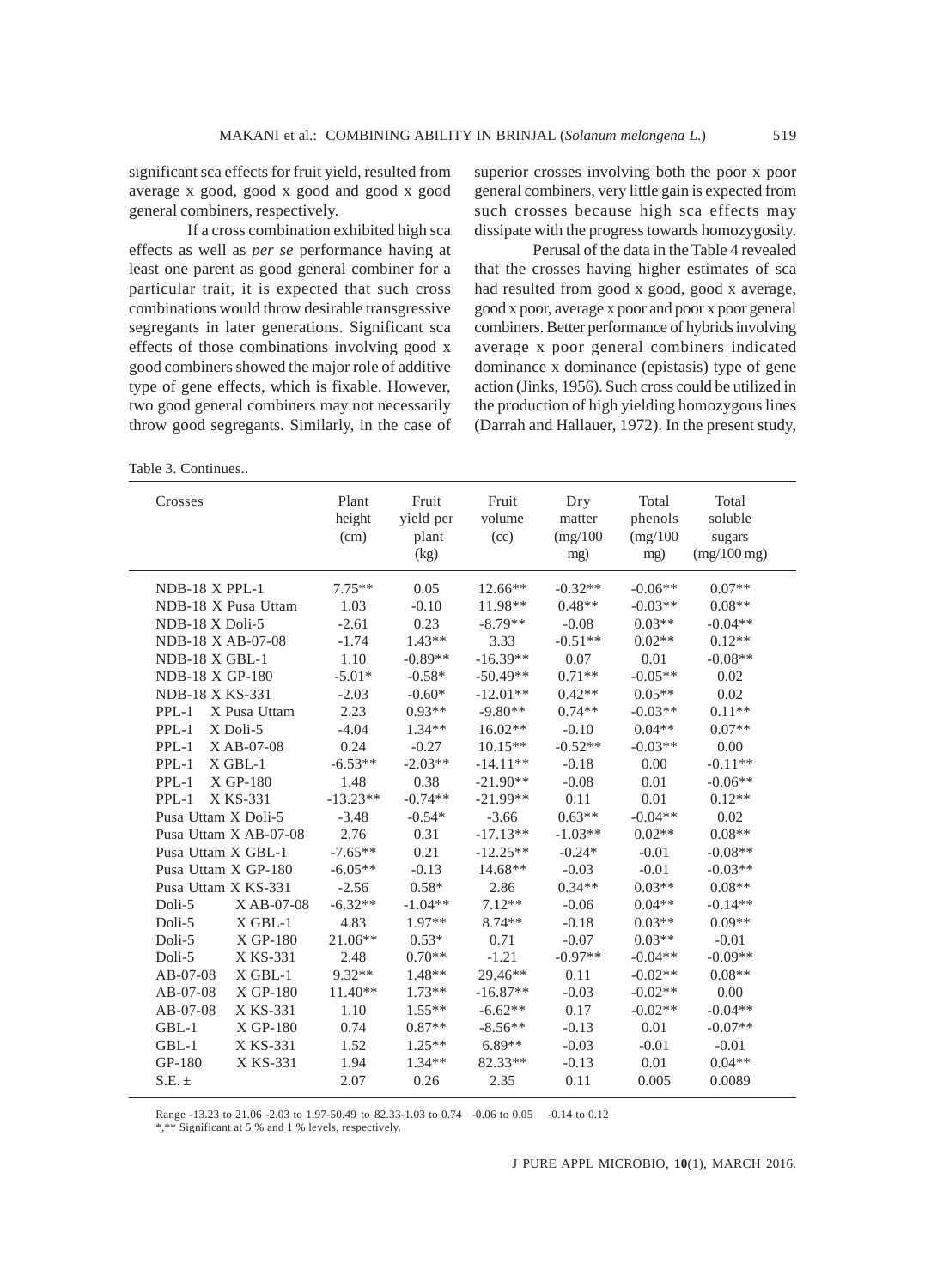| APPL MICROBIO, 10(1),<br>J PURE |                               |                              | Table 4. The three top ranking parents with respect to per se performance and gca effects; the three top ranking hybrids |              |                               |              |                |            |                      |            |
|---------------------------------|-------------------------------|------------------------------|--------------------------------------------------------------------------------------------------------------------------|--------------|-------------------------------|--------------|----------------|------------|----------------------|------------|
|                                 |                               |                              | with respect to per se performance and sca effects and heterosis over better parent and check variety (GBL-1)            |              |                               |              |                |            |                      |            |
| Characters                      | performing<br>parents<br>Best | combiners<br>general<br>Best | Best performing hybrids                                                                                                  |              | Hybrids with high sca effects |              | effects<br>sca | МP         | Heterosis over<br>BP | SC         |
| Days to<br><b>MARCH 2016.</b>   |                               |                              |                                                                                                                          |              |                               |              |                |            |                      |            |
| 50% flowering                   | <b>NDB-18</b>                 | GBL-1                        | $Doli-5 \times GBL-1$                                                                                                    | $A \times G$ | $Doli-5 \times GBL-1$         | $A \times G$ | $-7.40**$      | $-12.59**$ | $-9.36**$            | $-9.36**$  |
|                                 | KS-331                        | KS-331                       | GBL-1 x KS-331                                                                                                           | $G \times G$ | Pusa Uttam x AB-07-08         | $A \times A$ | $-6.37**$      | $-11.56**$ | $-9.30**$            | $-3.95*$   |
|                                 | GBL-1                         | $A_{B-O7-08}$                | Pusa Uttam x AB-07-08                                                                                                    | A X A        | PPL-1 x Pusa Uttam            | $P \times A$ | $5.47**$       | $-10.27**$ | $-9.46**$            | $-0.99$    |
| Days to first                   | NDB-18                        | $GBL-1$                      | Doli-5 x GBL-1                                                                                                           | $A \times G$ | Pusa Uttam x AB-07-08         | $A \times A$ | $-13.71**$     | $-14.71**$ | $-9.66**$            | $-1.03$    |
| picking                         | KS-331                        | KS-331                       | GBL-1 x KS-331                                                                                                           | $G \times G$ | Doli-5 x GBL-1                | $A \times G$ | $-10.91**$     | $-11.53**$ | $4.44**$             | $-4.44*$   |
|                                 | GBL-1                         | <b>NDB-18</b>                | Pusa Uttam x AB-07-08                                                                                                    | $A \times A$ | PPL-1 x GP-180                | $A \times P$ | $-8.94**$      | $-12.97**$ | $-12.36**$           | $6.48**$   |
| Fruit length                    | $GBL-1$                       | $GP-180$                     | GP-180 x KS-331                                                                                                          | GXP          | GP-180 x KS-331               | $G \times P$ | $3.08**$       | 21.11**    | $12.11**$            | 12.09**    |
| $\binom{1}{2}$                  | $GP-180$                      | GBL-1                        | PPL-1 x GP-180                                                                                                           | G x G        | $AB-07-08 \times GBL-1$       | $P \times G$ | $2.26**$       | $17.36**$  | $4.22**$             | 4.20       |
|                                 | PPL-1                         | PPL-1                        | GBL-1 x GP-180                                                                                                           | $G \times G$ | NDB-18 x Pusa Uttam           | $A \times P$ | 1.58**         | $7.22**$   | 0.74                 | $-0.57$    |
| Fruit girth                     | GBL-1                         | KS-331                       | GP-180 x KS-33                                                                                                           | $G \times G$ | GP-180 x KS-33                | $G \times G$ | $2.72**$       | 34.58**    | $28.83**$            | 26.05**    |
| $\binom{cm}{c}$                 | KS-331                        | $GP-180$                     | GBL-1 x KS-331                                                                                                           | $G\times G$  | $NDB-18 \times PPL-1$         | $P \times P$ | 1.76**         | 28.82**    | 26.59**              | $-20.84**$ |
|                                 | AB-07-08                      | GBL-1                        | Pusa Uttam x GP-180                                                                                                      | $A \times G$ | PPL-1 x GP-180                | $\rm P$ x G  | 1.06**         | $23.42**$  | $4.83**$             | $-6.19$    |
| Average fruit                   | $GP-180$                      | KS-331                       | GP-180 x KS-331                                                                                                          | $G \times G$ | $GP-180 \times KS-331$        | $G \times G$ | 47.36**        | 46.79**    | $2.79**$             | 81.73**    |
| weight (g)                      | GBL-1                         | $GP-180$                     | Doli-5 x GP-180                                                                                                          | $A \times G$ | Doli-5 x GP-180               | AxG          | 28.63**        | 25.36**    | $-12.79**$           | 54.19**    |
|                                 | PPL-1                         | $GBL-1$                      | AB-07-08 x GP-180                                                                                                        | $A \times G$ | AB-07-08 x GP-180             | $A \times G$ | $15.77$ **     | $1.91**$   | $.21.94**$           | 38.01**    |
| Number of                       | KS-331                        | GBL-1                        | GBL-1 x KS-331                                                                                                           | GxG          | NDB-18 x GP-180               | $A \times P$ | $31.71***$     | 68.45**    | 93.47**              | 44.20**    |
| fruits per plant                | GBL-1                         | KS-331                       | Doli-5 x GBL-1                                                                                                           | $A \times G$ | GBL-1 x GP-180                | $G\times P$  | 26.11**        | $122.26**$ | 47.69**              | 47.68**    |
|                                 | Pusa Uttam                    | AB-07-08                     | $AB-07-08 \times GBL-1$                                                                                                  | $G \times G$ | $Doli-5 \times GBL-1$         | AxG          | $22.12**$      | 84.07**    | 64.76**              | 64.75**    |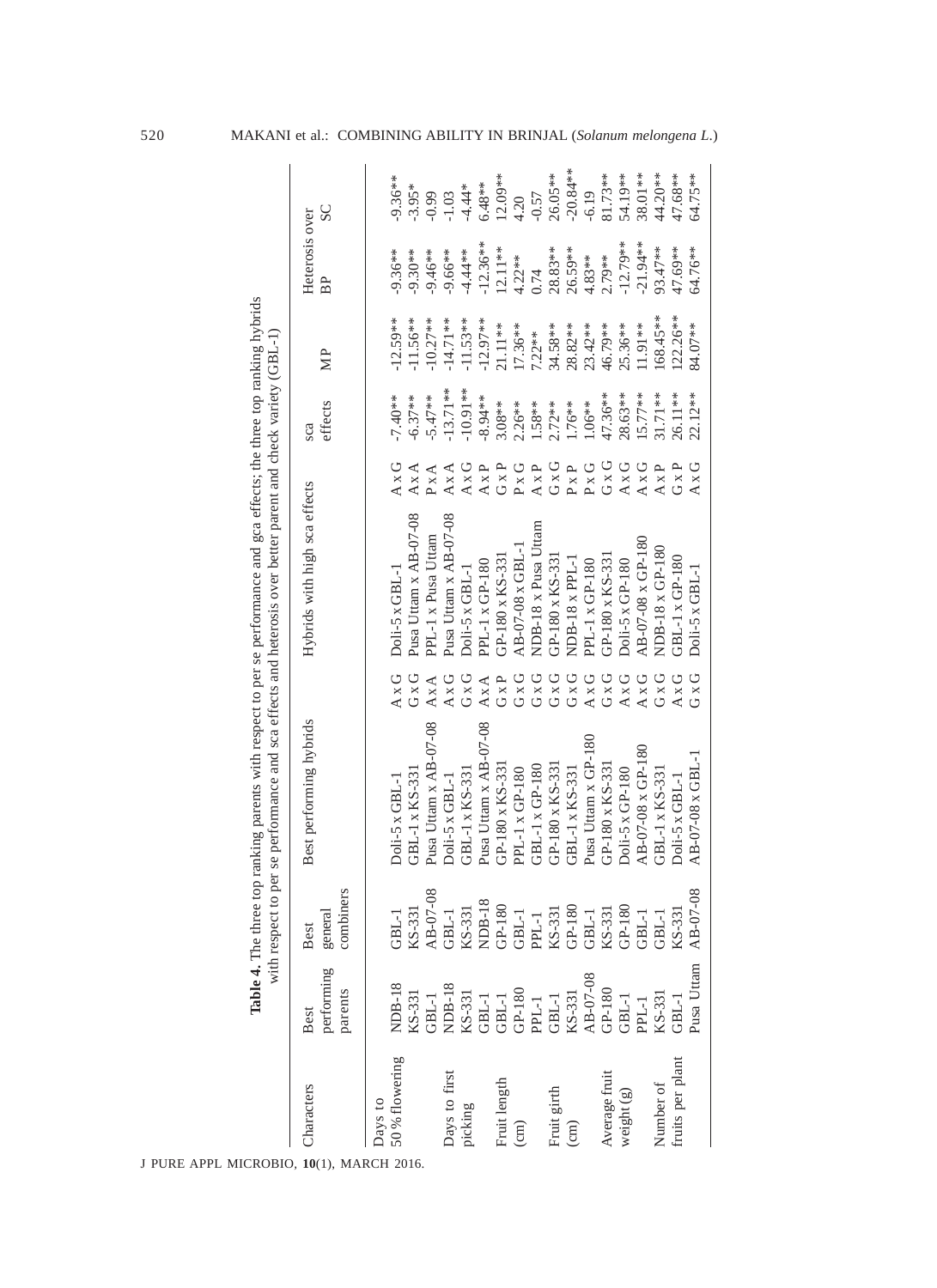| Table 4. Continues        |                               |                                  |                                                                                                   |                              |                                        |                                                |                         |                          |                         |                          |
|---------------------------|-------------------------------|----------------------------------|---------------------------------------------------------------------------------------------------|------------------------------|----------------------------------------|------------------------------------------------|-------------------------|--------------------------|-------------------------|--------------------------|
| Characters                | performing<br>parents<br>Best | 8<br>combiner<br>general<br>Best | Best performing hybrids                                                                           |                              | Hybrids with high sca effects          |                                                | effects<br>sca          | $\mathbb{N}P$            | Heterosis over<br>BP    | SC                       |
| height (cm)<br>Plant      | AB-07-08<br><b>NDB-18</b>     | Pusa Uttam<br>NDB-18             | Pusa Uttam x GBL-1<br>PPL-1 x KS-331                                                              | $G \times P$<br>GXP          | Pusa Uttam-1 x GBL-1<br>PPL-1 x KS-331 | GXP<br>$G \times P$                            | $-13.23**$<br>$-7.65**$ | $-24.11**$<br>$-14.80**$ | 9.64**<br>$-9.89**$     | $-18.27**$<br>19.21**    |
| Fruit yield               | Pusa Uttam<br>$GBL-1$         | $GBL-1$<br>PPL-1                 | NDB-18 x AB-07-08<br>GBL-1 x KS-331                                                               | $G \times G$<br>$G \times G$ | PPL-1 x GBL-1<br>Doli-5 x GBL-1        | AxG<br>GxP                                     | $-6.53**$<br>$.97**$    | $-12.55**$<br>84.76**    | 42.50**<br>$-7.93**$    | 16.72**<br>42.59**       |
| per plant (kg)            | Pusa Uttam<br>KS-331          | AB-07-08<br>KS-331               | AB-07-08 x KS-331<br>$Doli-5 \times GBL-1$                                                        | $G \times G$<br>AxG          | AB-07-08 x GP-180<br>AB-07-08 x KS-33  | $G \times G$<br>$G \times G$                   | 1.55**<br>$.73**$       | $102.20**$<br>136.39**   | $125.78**$<br>$61.73**$ | 43.53**<br>32.02**       |
| Fruit volume (cc) GP-180  | $GBL-1$                       | $GP-180$<br>KS-331               | GP-180 x KS-33<br>Doli-5 x GP-180                                                                 | $G \times G$<br>$P \times G$ | AB-07-08 x GBL-<br>GP-180 x KS-33      | $G \times G$<br>P X G                          | $82.33**$<br>29.46**    | 78.40**<br>39.74**       | 40.84 **<br>17.39**     | $138.08**$<br>17.39**    |
|                           | KS-331                        | $GBL-1$                          | GBL-1 x GP-180                                                                                    | $G \times G$                 | PPL-1 x Doli-5                         | ≏<br>$P_{\rm X}$ ]                             | $16.02**$               | 23.10**                  | 16.62**                 | $-20.55**$               |
| (mg/100 mg)<br>Dry matter | AB-07-08<br>$\mbox{GBL-1}$    | AB-07-08<br>$GBL-1$              | Pusa Uttam x Doli-5<br>$AD-07-08 \times GBL-1$                                                    | $G \times G$<br>$P \times G$ | PPL-1 x Pusa Uttam<br>NDB-18 x GP-180  | $P \times G$<br>$\mathbf{r}$<br>$\overline{P}$ | $0.74***$<br>$0.71**$   | $1.43**$<br>$12.56**$    | $11.01**$<br>5.63**     | $-2.14$<br>$-3.91$       |
|                           | <b>S-ITIOC</b>                | Doli-5                           | NDB-18 x GP-180                                                                                   | $P \times G$                 | Pusa Uttam x Doli-5                    | $P \times G$                                   | $0.63**$                | 7.89**                   | 0.68                    | $-0.15$                  |
| Total phenols             | Doli-5                        | AB-07-08<br>KS-331               | NDB-18 x GP-180                                                                                   | $A \times P$                 | NDB-18 x PPL-1                         | $A \times P$                                   | $-0.06**$               | $-19.38**$               | $-24.09**$              | $-10.49**$               |
| (mg/100 mg)               | AB-07-08                      |                                  | Doli-5 x KS-331                                                                                   | $A \times G$                 | NDB-18 x GP-180                        | $A \times P$                                   | $-0.05**$               | $-16.00**$               | 18.60*                  | $10.96**$                |
|                           | KS-331                        | $GBL-1$                          | AB-07-08 x KS-33                                                                                  | $G\times G$                  | Doli-5 x KS-331                        | AxG                                            | $0.04**$                | $2.75**$                 | $-3.64**$               | $-9.20**$                |
| Total soluble<br>sugars   | Doli-5<br>$GBL-1$             | Pusa Uttam<br>Doli-5             | NDB-18 x AB-07-08<br>$Doli-5 \times GBL-1$                                                        | $G \times G$<br>$P \times A$ | NDB-18 x AB-07-08<br>PPL-1 x KS-33     | $P \times A$<br>$P \times P$                   | $0.12**$<br>$0.12**$    | 18.78**<br>21.69**       | $15.08**$<br>$21.05**$  | 0.08<br>1.71             |
| (mg/100 mg)               | $GP-180$                      | GBL-1                            | Pusa Uttam x AB-07-08                                                                             | $G \times A$                 | PPL-1 x Pusa Uttam                     | $P \times G$                                   | $0.11**$                | $23.48**$                | 21.16**                 | $\overline{\phantom{0}}$ |
|                           |                               |                                  | and ** significant at P = 0.05 and P = 0.01 levels, respectively; G = Good, A = Average; P = Poor |                              |                                        |                                                |                         |                          |                         |                          |

MAKANI et al.: COMBINING ABILITY IN BRINJAL (*Solanum melongena L*.) 521

J PURE APPL MICROBIO*,* **10**(1), MARCH 2016.